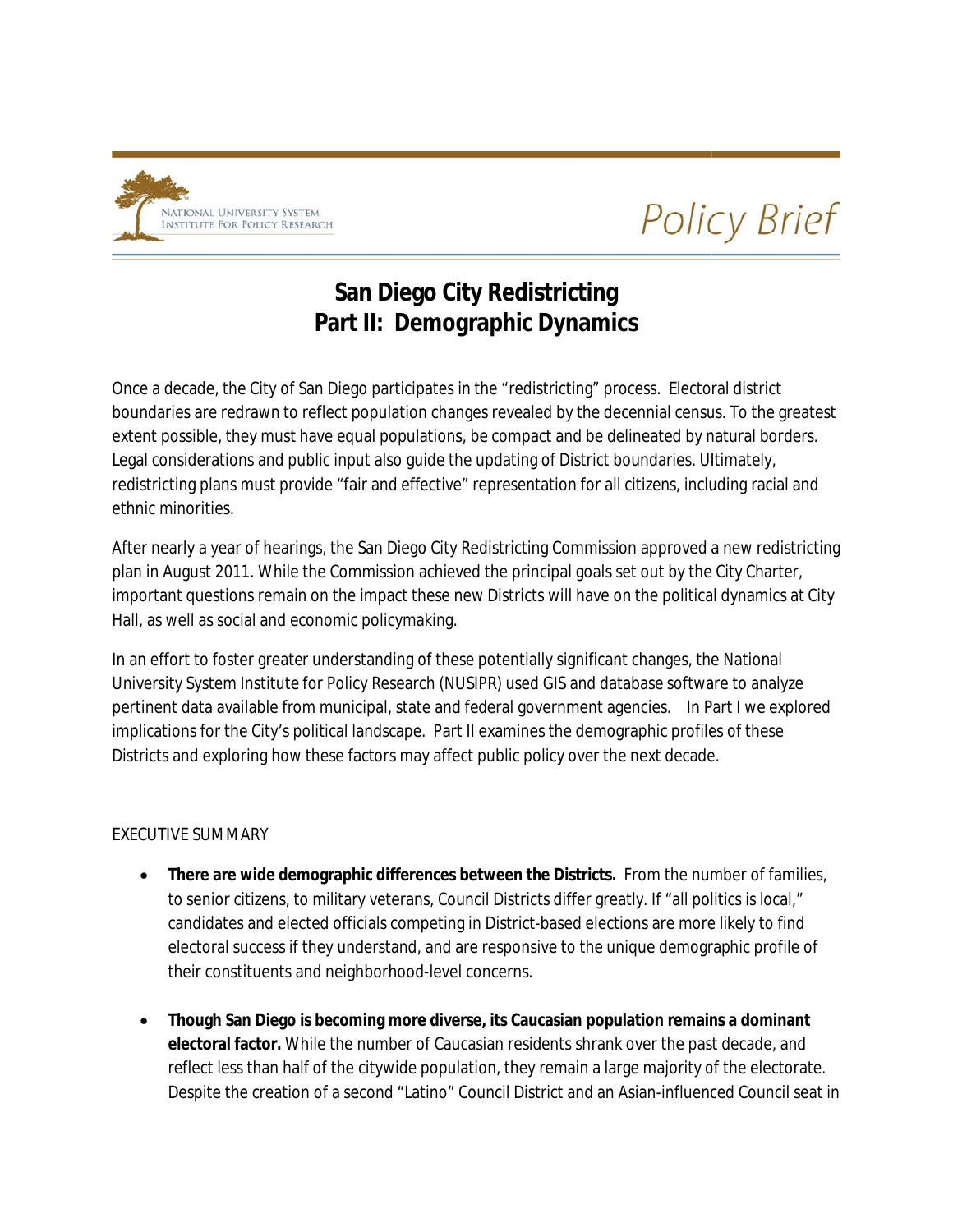the last round of redistricting, it is unlikely that issues involving race and ethnicity will significantly increase in importance at City Hall.

- **San Diego's aging population will become an increasingly important constituency.** The overall senior population outpaced citywide growth over the past decade. With this trend projected to continue for the next few decades, senior issues will increasingly take center stage at City Hall. Adequate access to specialized senior services such as elder care and assisted living centers will become priority concerns for all Councilmembers.
- **San Diego City children have unequal access to parks, libraries and recreation centers.** Districts with larger populations of children under 18 years of age generally have fewer city facilities and less park acreage per child than Districts with smaller numbers of adolescents. While cuts to popular city programs have been commonplace, elected officials must consider new solutions, including public-private partnerships, to provide San Diego youth equal access to popular neighborhood facilities.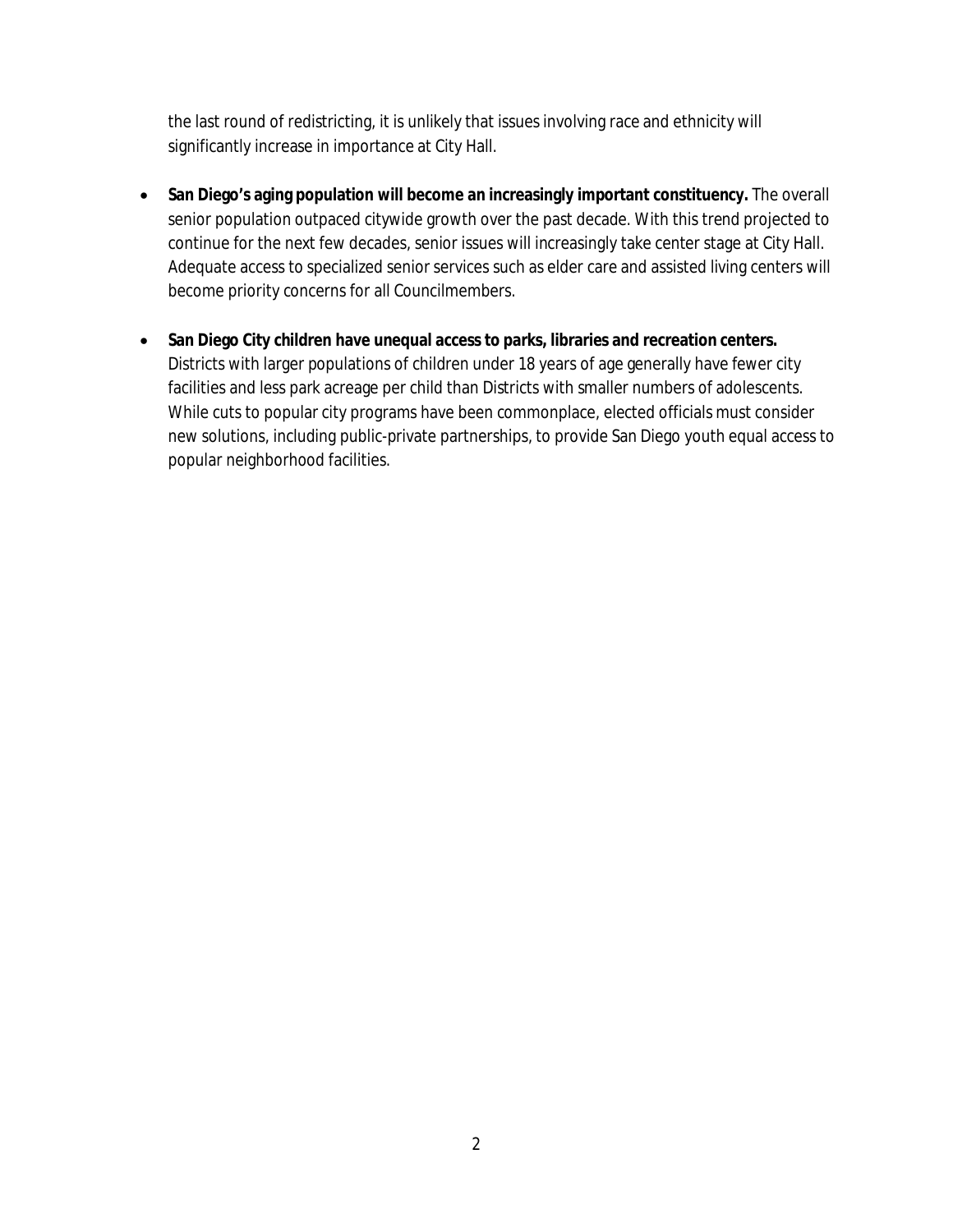## INTRODUCTION: METHODOLOGY AND TERMINOLOGY

In this policy brief we are interested in examining data from the 2000 and 2010 Census and the *newly* **drawn Council District maps**. For example, when we talk about changes in the number of veterans in a particular Council District we are referring to the new geographic boundaries adopted in 2010. For demographic figures, we gathered data from the 2000 and 2010 Census, as well as the 2006-2010 American Community Survey published by the United States Census Bureau. Housing statistics were obtained from the San Diego Association of Governments (SANDAG). Information on public parks, libraries and recreation centers were found on the San Diego Geographic Information Source (SanGIS) website. We then used GIS software tools to group data by Census block and tract, and process them into the *new* Council Districts.

## A GROWING POPULATION

Overall, the population of the City of San Diego grew 6.5% over the past decade, from 1,221,509 residents in 2000 to 1,301,617 in 2010. San Diego grew somewhat slower than the rest of the state, which saw a 10% increase over the past decade.<sup>1</sup> Council District 1 experienced the greatest rate of growth, principally due to development in the North University City and Carmel Valley neighborhoods. These two areas accounted for more than 2/3rds (71%) of the District's population increase. While most of the other Districts saw marginal growth, two Districts (Districts 4 and 9) saw reductions in population from 2000 to 2010.

| <b>District</b> | 2000 Population | 2010 Population | % Change |
|-----------------|-----------------|-----------------|----------|
| 1               | 116,596         | 147,375         | 26.4%    |
| 2               | 140,648         | 142,462         | 1.2%     |
| 3               | 136,692         | 147,117         | 7.6%     |
| 4               | 144,600         | 142,727         | $-1.3%$  |
| 5               | 122,528         | 143,961         | 17.5%    |
| 6               | 139,341         | 140,738         | 1.0%     |
| 7               | 140,540         | 147,362         | 4.9%     |
| 8               | 132,975         | 144,830         | 8.9%     |
| 9               | 147,589         | 145,045         | $-1.7%$  |
| Total           | 1,221,509       | 1,301,617       | 6.5%     |

## **Table 1: Population Growth in the City of San Diego, 2000-2010**

l <sup>1</sup> "State & County QuickFacts: California." United States Census Bureau website. Accessed May 1, 2012. <http://quickfacts.census.gov/qfd/states/06000.html>.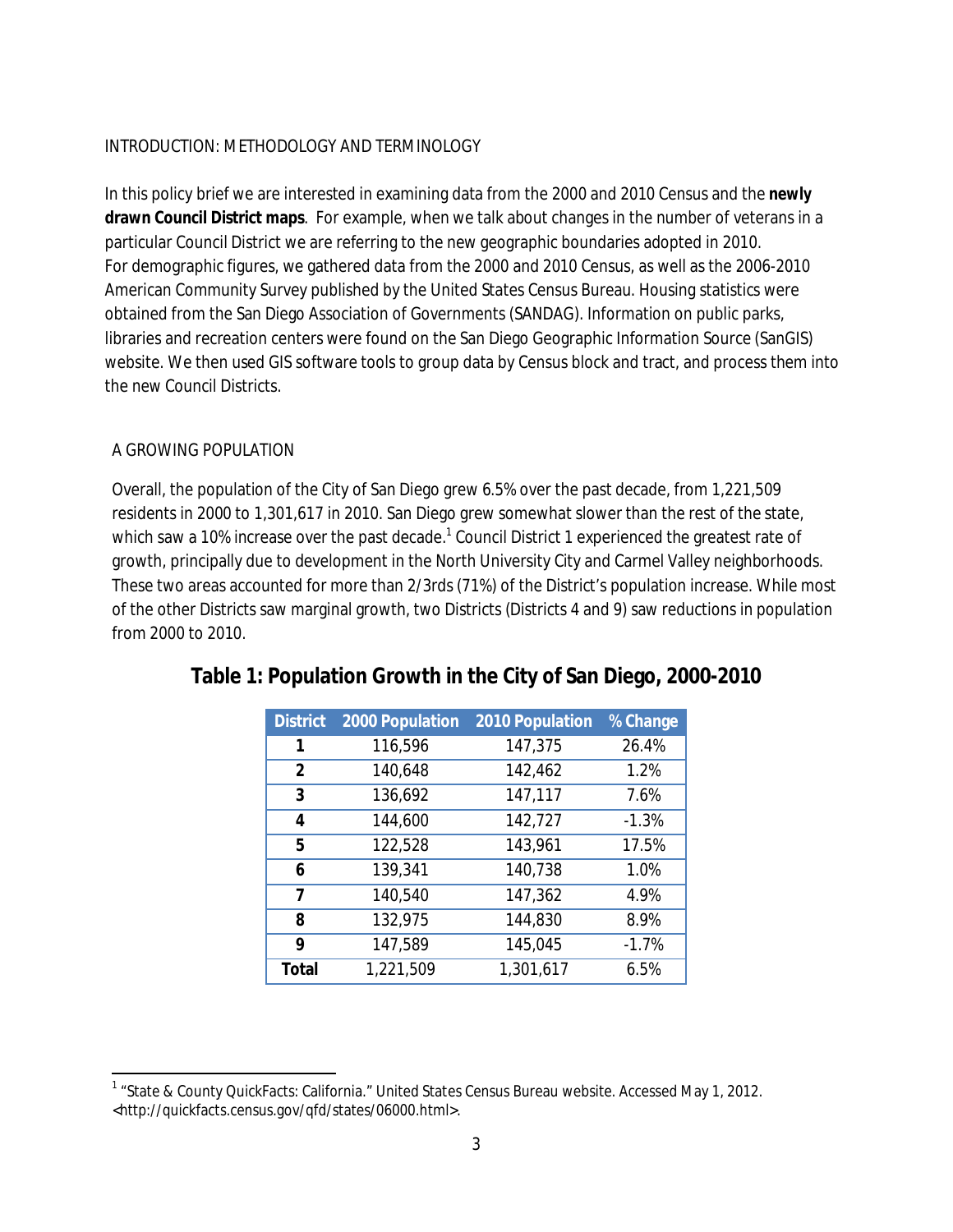Growth has traditionally been a critical issue in San Diego since the advent of district elections. This is especially true in Districts 1 and 5. Given the population increases in the neighborhoods these Districts represent there are good reasons to believe this will continue to be the case. Joining them in the "land use" caucus is likely to be Districts 3 and 8. District 3 now represents Centre City, which saw its population grow by 79% from 2000 to 2010. Ultimately, 1 out of 7 new San Diego city residents will live downtown. Overall, the neighborhoods represented in District 3 grew 7.6%. District 8, home to the new planned communities in Otay Mesa, grew nearly 9% between 2000 and 2010. If past is prologue, we would expect that concerns about growth, traffic, and infrastructure will become a much more prevalent dynamic in District 8.

What is likely to be the case is that the specific tenor of growth debates will shift. San Diego's post-war growth was largely in the form of large master-planned communities on open lands at the urbanizing fringe. With vacant land suitable for housing an ever-growing scarcity in San Diego County, regional and city planners have taken aim at "urban infill" as one solution towards addressing housing needs. Over the coming decades, more housing projects will be developed in older communities south of Highway 8, such as City Heights, Uptown, and North Park.

We can already see that process occurring. From 2000 to 2010, 71.5% of new housing units in the City of San Diego were multi-family homes (condos, townhomes, multi-level apartments). In fact, the number of single-family detached homes declined over the decade (from 219,207 units in 2000 to 211,257 units in 2010); all other housing growth derived from the construction of single-family multiple units. If past is prologue, we can expect more debates and political tensions over the issues of historic preservation, neighborhood character, density, and how to provide infrastructure services in an urbanized environment. Debates over growth are not going away but if demographics are a guide, the way in which these debates will play out will subtly shift.

### AN AGING POPULATION

The 2010 Census provides clear evidence that the City of San Diego is a graying community. The median age of city residents has shifted from 32.6 years to 33.8. The total number of residents 65 years of age and older increased 9.1%, from 127,986 in 2000 to 139,637 in 2010. Among City Council Districts, District 8 experienced the largest increase in senior citizens (29%). Conversely, there are fewer young people in San Diego today than there were ten years ago. The number of residents under 18 years of age shrank 4.7% from 2000 to 2010.

SANDAG projects that from 2008 to 2030, the number of adolescents in the City of San Diego will grow 20.2%, slightly less than the overall citywide growth rate  $(26.7%)$ <sup>2</sup> Meanwhile, the number of residents 65 years and older is expected to rise 111%.

 $\overline{a}$  $2\,$  "2050 Regional Growth Forecast." SANDAG website. Accessed May 1, 2012. <http://profilewarehouse.sandag.org/profiles/fcst/city14fcst.pdf>.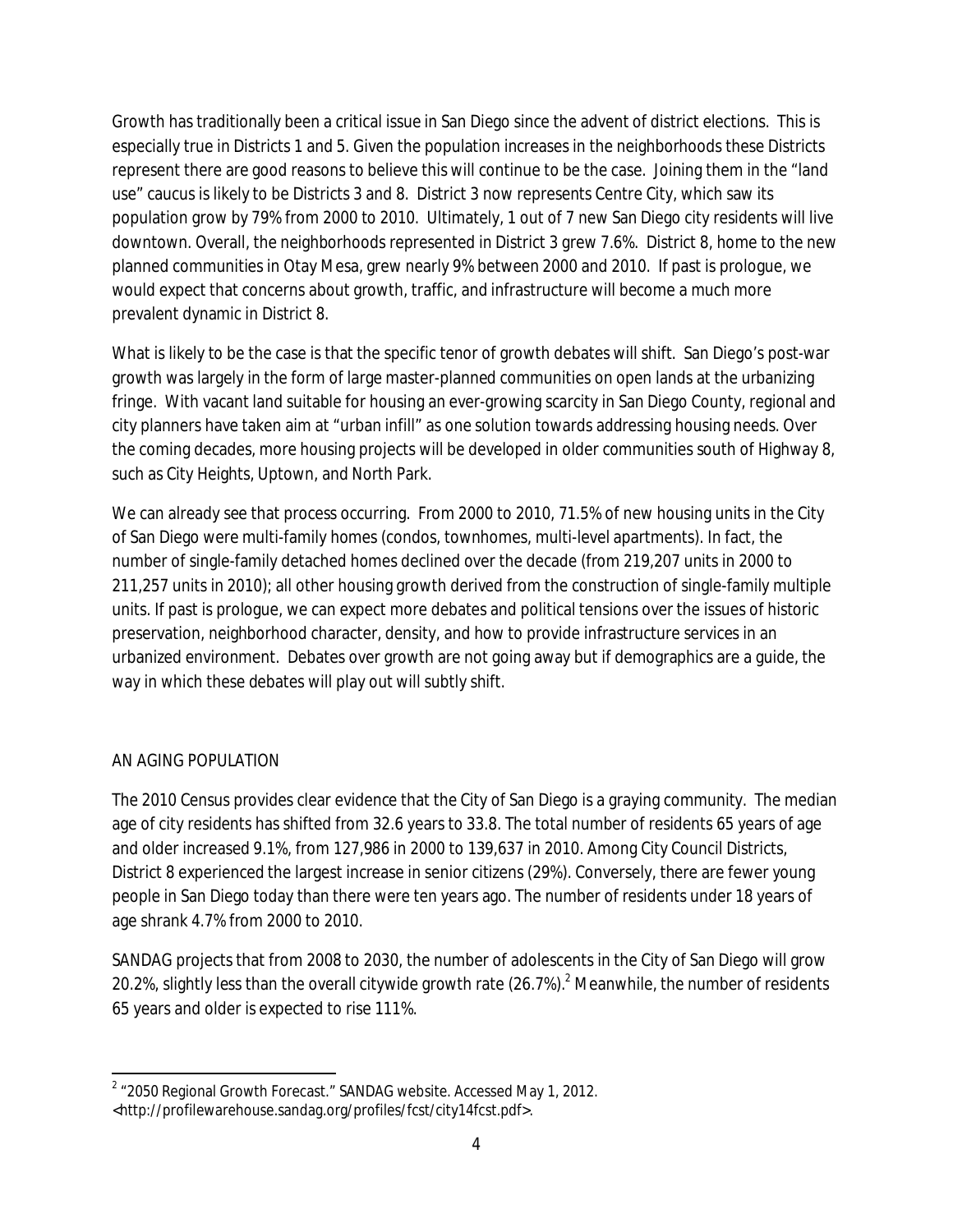Important distinctions lie within the aging population. Looking at ethnicity, Caucasians comprise 57.7% of all city residents aged 65 years and older (80,640 out of 139,637). Caucasians also have a significantly higher median age (39.9) in the City of San Diego than Latinos (26.7) and Asians (33.7).

As San Diegans continue to age, elected officials must be mindful of the need to address issues relevant to older adults, such as securing adequate access to health care facilities, elder care services, seasonal "cool zone" spots and assisted living centers. The thoughtful design of parks and "walkable" neighborhoods are also matters that are important to the quality of life that senior citizens enjoy.

| <b>District</b> | <b>Under 18</b> | <b>Under 18</b> | $65 + 2000$ | $65 + 2010$ |
|-----------------|-----------------|-----------------|-------------|-------------|
|                 | 2000            | 2010            |             |             |
| 1               | 21,240          | 27,404          | 14,997      | 18,564      |
| 2               | 18,004          | 18,296          | 17,928      | 16,620      |
| 3               | 20,689          | 16,305          | 14,751      | 14,931      |
| 4               | 46,524          | 39,509          | 13,295      | 14,795      |
| 5               | 32,560          | 36,551          | 15,052      | 17,414      |
| 6               | 32,677          | 28,996          | 13,272      | 15,214      |
| 7               | 32,674          | 31,392          | 18,333      | 19,280      |
| 8               | 43,591          | 41,531          | 9,743       | 12,572      |
| 9               | 45,319          | 39,384          | 10,615      | 10,247      |
| Total           | 293,278         | 279,368         | 127,986     | 139,637     |

## **Table 2: Youth & Senior Population Change in the City of San Diego, 2000-2010**

At the local level District 1 added the most individuals 65 years of age and older. District 1 has seen the opening and expansion of several new senior living centers. UCSD and Scripps Health are both engaged in multi-billion dollar expansions and renovations to meet the current and future needs of an aging population in the northwestern part of the City.

Long term, this growth is likely to create significant pressures and the potential for conflict. Much of the Golden Triangle was built for automobiles. Major arterials tend to be large, wide, and with speed limits posted at 50 MPH plus. While a skeleton pedestrian bridge and walk way system exists, it remains uncompleted and largely un-integrated in the planning. It is unclear as to whether such land use forms and planning are compatible with a population which is increasingly grayer. Politically, the challenge will be finding ways to finance pedestrian improvements in that community at the same time that other infrastructure needs in the city loom large and with vehicular traffic remaining a potent political concern.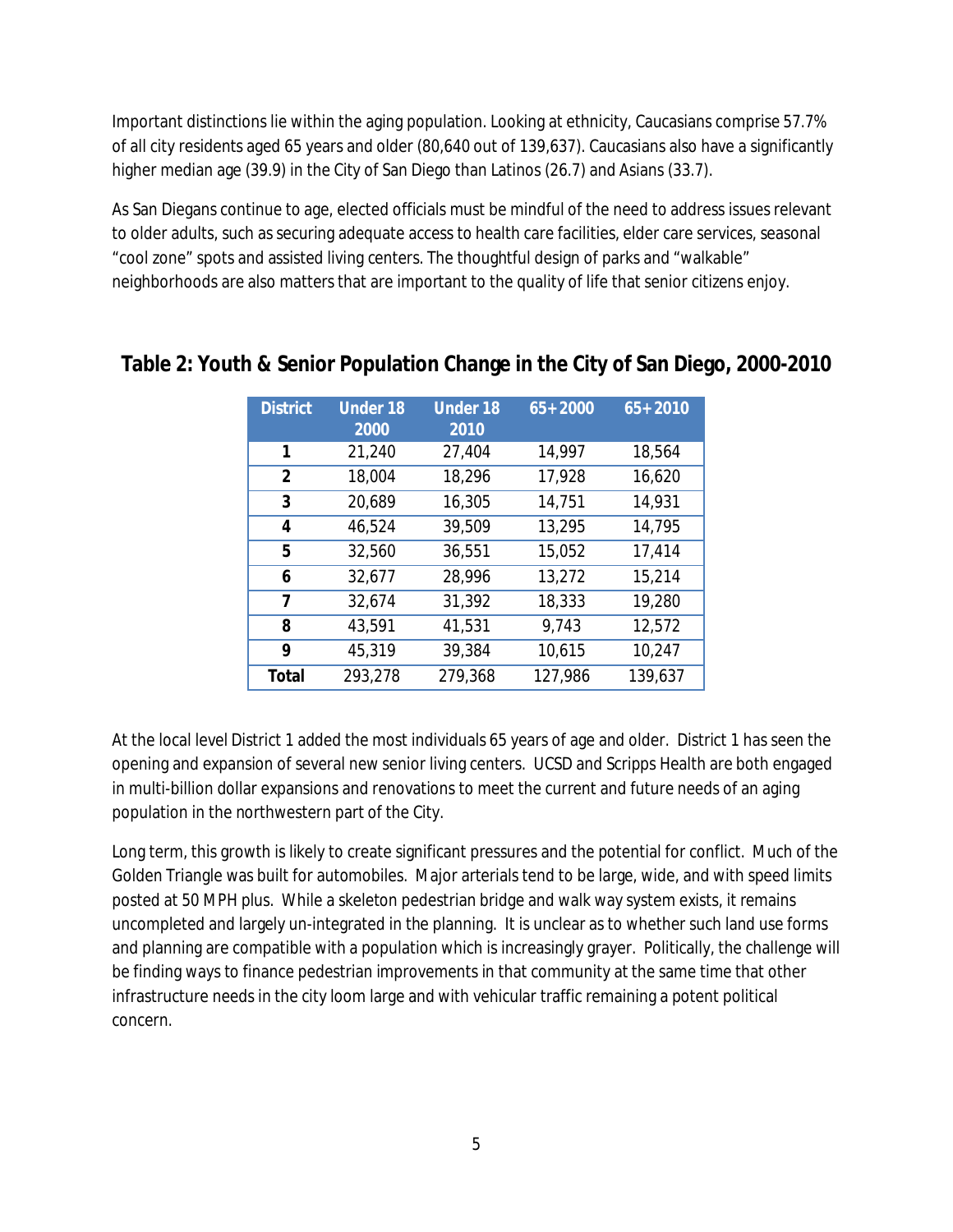#### FAMILIES

While the number of adolescents has declined since 2000, the number of families living in the City has not. The total number of families residing in the City of San Diego rose 5% between 2000 and 2010. Today, 285,211 families call San Diego home.

The rise in families can be observed in the far northern and southern most Council Districts. These figures may partly reflect the influx of new single family housing developments built around or shortly after the 2000 Census, in neighborhoods such as Ocean View Hills, Black Mountain Ranch, and Pacific Highlands Ranch. Census block data supports this hypothesis. Overall, Districts 1 and 5 experienced the greatest rate of change of families. Three Districts (Dists. 2, 4 & 9) saw a marginal decline in the number of families living within their boundaries.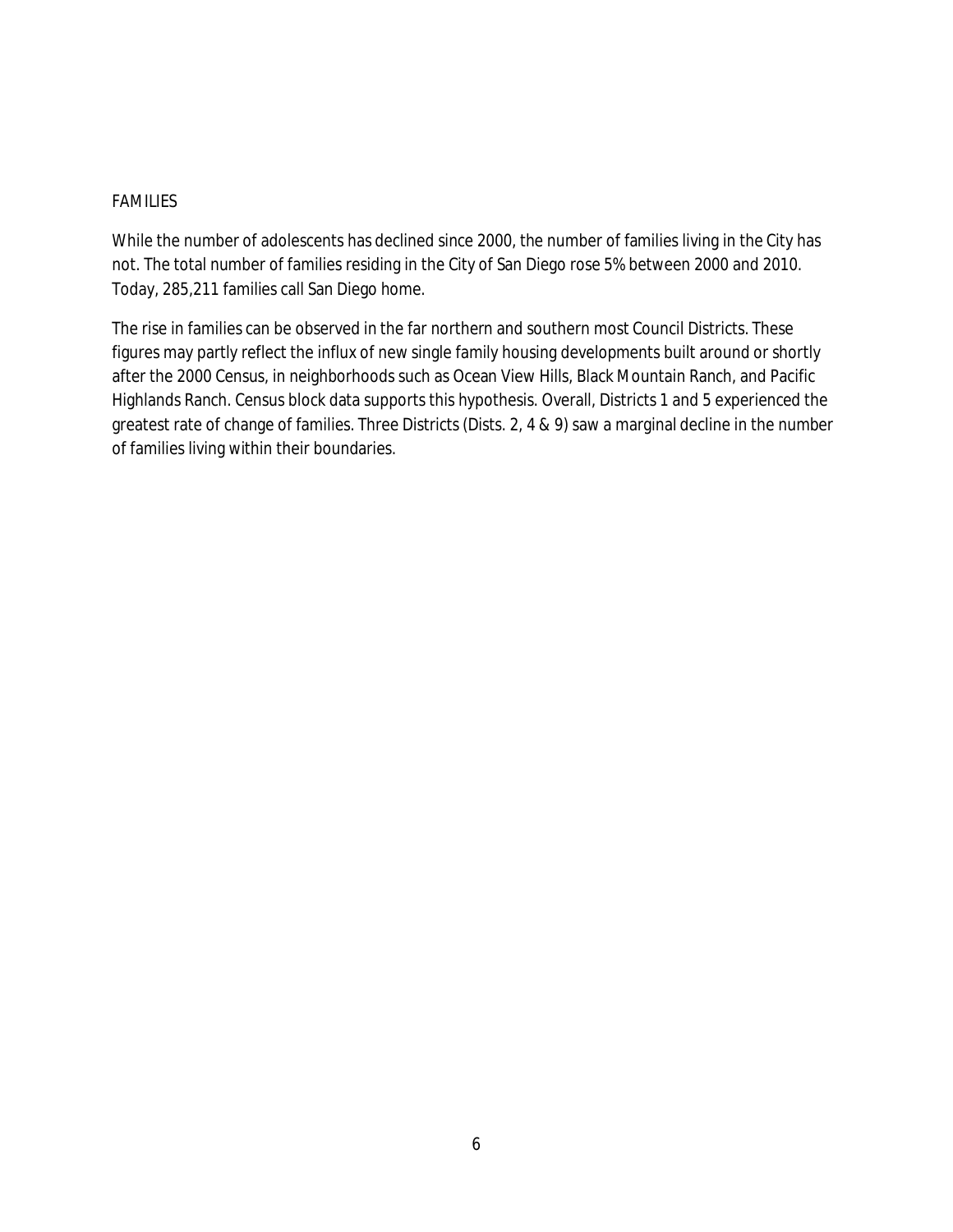

**Chart 1: Change in Number of Families by Council District, 2000-2010**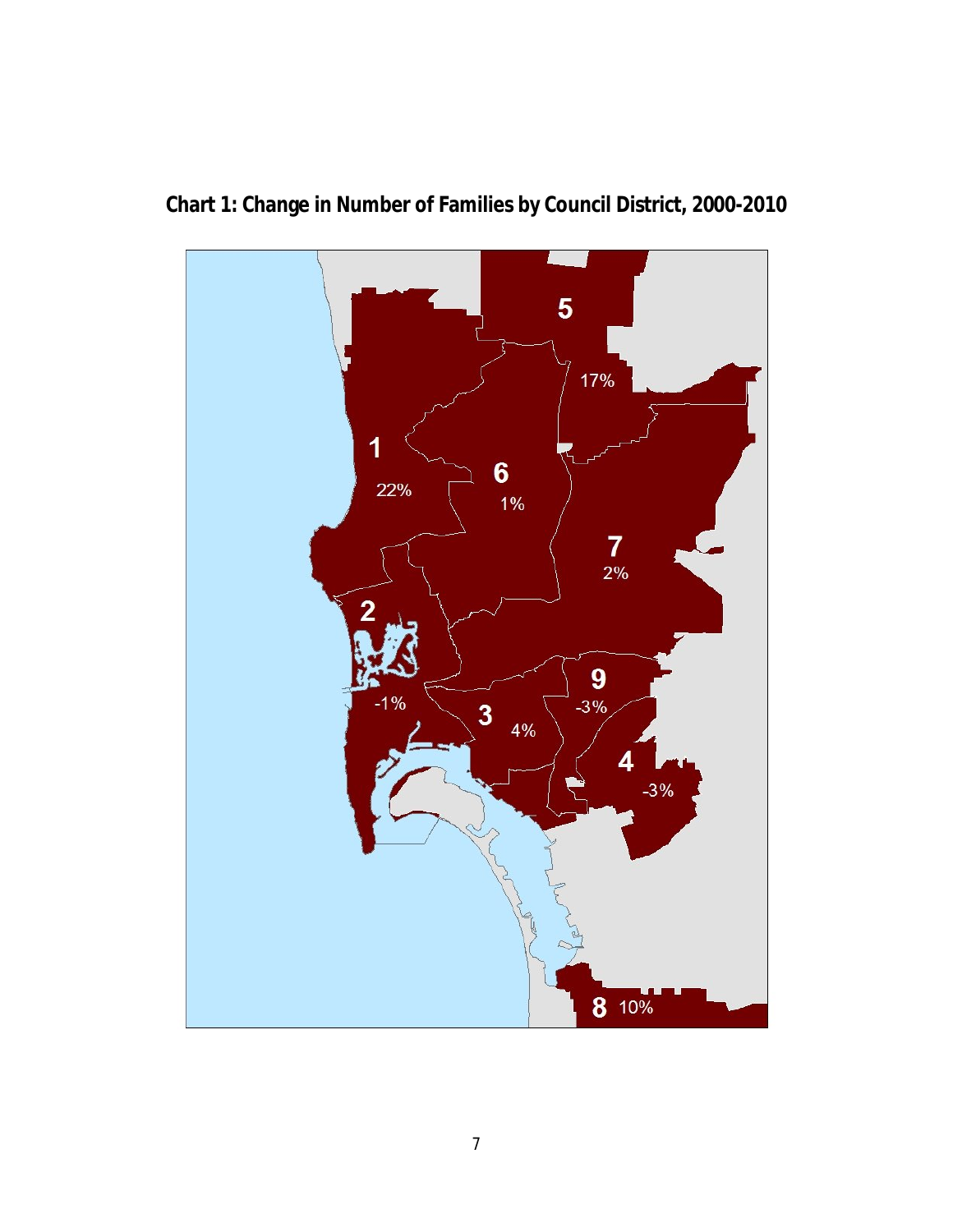Given such dynamics it is not surprising that we have seen the push to close certain small public schools in the City of San Diego (as well as strong resistance to such plans). Districts 2, 6, and 7, the epicenter of this policy dispute, have seen the number of individuals 18 and under decrease by a combined 4,671 children. San Diego Unified School District, whose boundaries overlap with the City of San Diego, has seen a 7% decline in enrollment over the last decade, from 141,804 students in 2000, to 131,784 students in 2010.<sup>3</sup> All demographic forecasts suggest this trend will continue, likely meaning that school closings will continue to be an item discussed again and again over the coming decade.

## NEIGHBORHOOD SERVICES

For the better part of the last decade, officials at San Diego City Hall have struggled to maintain city services and fund basic infrastructure. Cuts to popular programs have been commonplace, as operating hours have been reduced, and maintenance schedules rolled back throughout the City.

The number of these neighborhood facilities range widely by Council District. For example, District 8 has the greatest number of recreation centers, but one of the smallest tallies of city libraries. With the inclusion of Mission Bay Park, District 2 has the largest tally of park acreage in the City.

However, one notable pattern does emerge from the data. Districts with larger populations of children under 18 years of age generally have fewer facilities and less park acreage per child than Districts with smaller numbers of adolescents. For example, District 3 has one branch library for every 4,076 residents under the age of 18. Meanwhile in District 8, the ratio is one library for every 13,844 children.

| <b>District</b> | <b>Under</b><br>18 Pop. | Libraries | Rec.<br>Centers | <b>Parks</b> | Park<br>Acreage |
|-----------------|-------------------------|-----------|-----------------|--------------|-----------------|
| 1               | 27,404                  | 4         |                 | 47           | 838.6           |
|                 |                         |           |                 |              |                 |
| $\overline{2}$  | 18,296                  | 4         | 8               | 27           | 4,647.0         |
| 3               | 16,305                  |           | 7               | 29           | 1,228.0         |
| 4               | 39,509                  | 5         | 6               | 27           | 349.6           |
| 5               | 36,551                  | 4         | 5               | 28           | 302.9           |
| 6               | 28,996                  | 4         | 3               | 26           | 362.5           |
| 7               | 31,392                  | 6         | 6               | 24           | 364.2           |
| 8               | 41,531                  | 3         | 8               | 29           | 175.9           |
| 9               | 39,384                  | 3         | 7               | 28           | 176.0           |

## **Table 3: Libraries, Recreation Centers & Parks, by Council District**

 $\overline{a}$ <sup>3</sup> DataQuest. California Department of Education. Accessed May 1, 2012. <http://dq.cde.ca.gov/dataquest/>.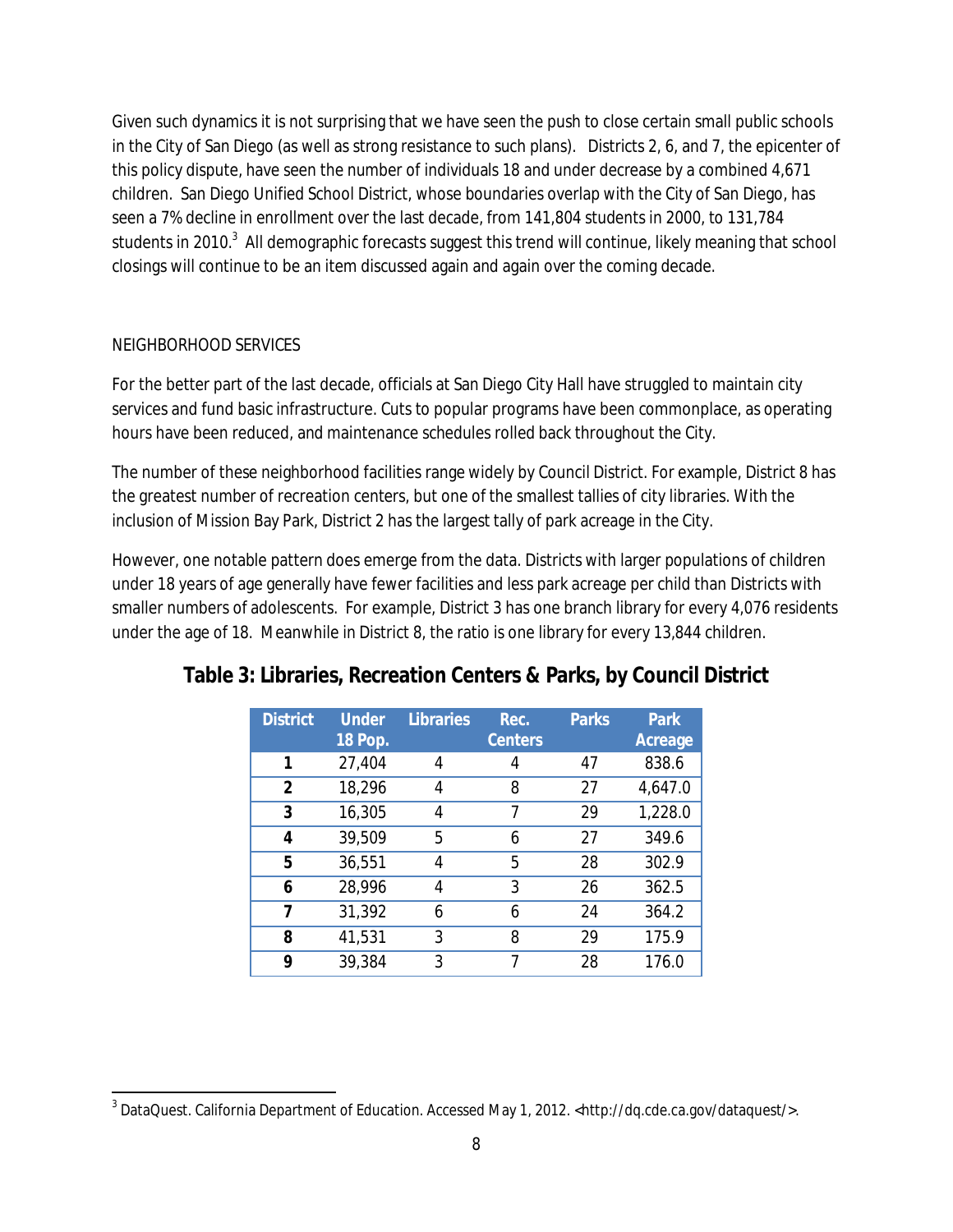## **Table 4: Ratio of Libraries, Recreation Centers & Parks per Child, by Council District**

| <b>District</b> | <b>Under 18</b><br>Pop. | Library<br>Ratio | Rec. Ctr.<br>Ratio | Park<br>Ratio | Park<br>Acreage<br>Ratio |
|-----------------|-------------------------|------------------|--------------------|---------------|--------------------------|
| 8               | 41,531                  | 13,844           | 5,191              | 1,432         | 236                      |
| 4               | 39,509                  | 7,902            | 6,585              | 1,463         | 113                      |
| 9               | 39,384                  | 13,128           | 5,626              | 1,407         | 224                      |
| 5               | 36,551                  | 9,138            | 7,310              | 1,305         | 121                      |
| 7               | 31,392                  | 5,232            | 5,232              | 1,308         | 86                       |
| 6               | 28,996                  | 7,249            | 9,665              | 1,115         | 80                       |
| 1               | 27,404                  | 6,851            | 6,851              | 583           | 33                       |
| 2               | 18,296                  | 4,574            | 2,287              | 678           | 4                        |
| 3               | 16,305                  | 4,076            | 2,329              | 562           | 13                       |

The gap in park acreage is even more pronounced, with District 8 children clearly underserved when it comes to parks and available acreage.

In many ways this reflects *past* demographics, with parks and libraries built in the San Diego communities which were growing in the 1970's and 1980's. In an era of fiscal constraints, the daunting political challenge is finding new resources to make investments in the communities currently underserved and shift operating budgets away from communities which have seen the most marked reduction in the number of residents younger than 18.

### **DIVERSITY**

San Diego is ethnically becoming a more diverse community. The total number of non-Hispanic Caucasians in the City decreased 2.8% between 2000 and 2010. This phenomenon is likely due to a combination of factors, including natural deaths, migration, and a comparatively lower fertility rate than non-Caucasians.

Numerically, Latinos comprise the greatest source of San Diego City growth, increasing in population by more than 64,000 residents since 2000. However, Asian Pacific-Americans are the fastest increasing ethnic community in San Diego, growing 24% from 2000 to 2010. In comparison, the number of Latinos increased 21%, while the number of African Americans declined from 92,830 in 2000 to 81,340 in 2010.

Looking at City Council divisions, Districts 4 and 8 have the most diverse populations, while Districts 2 and 1 are the least diverse.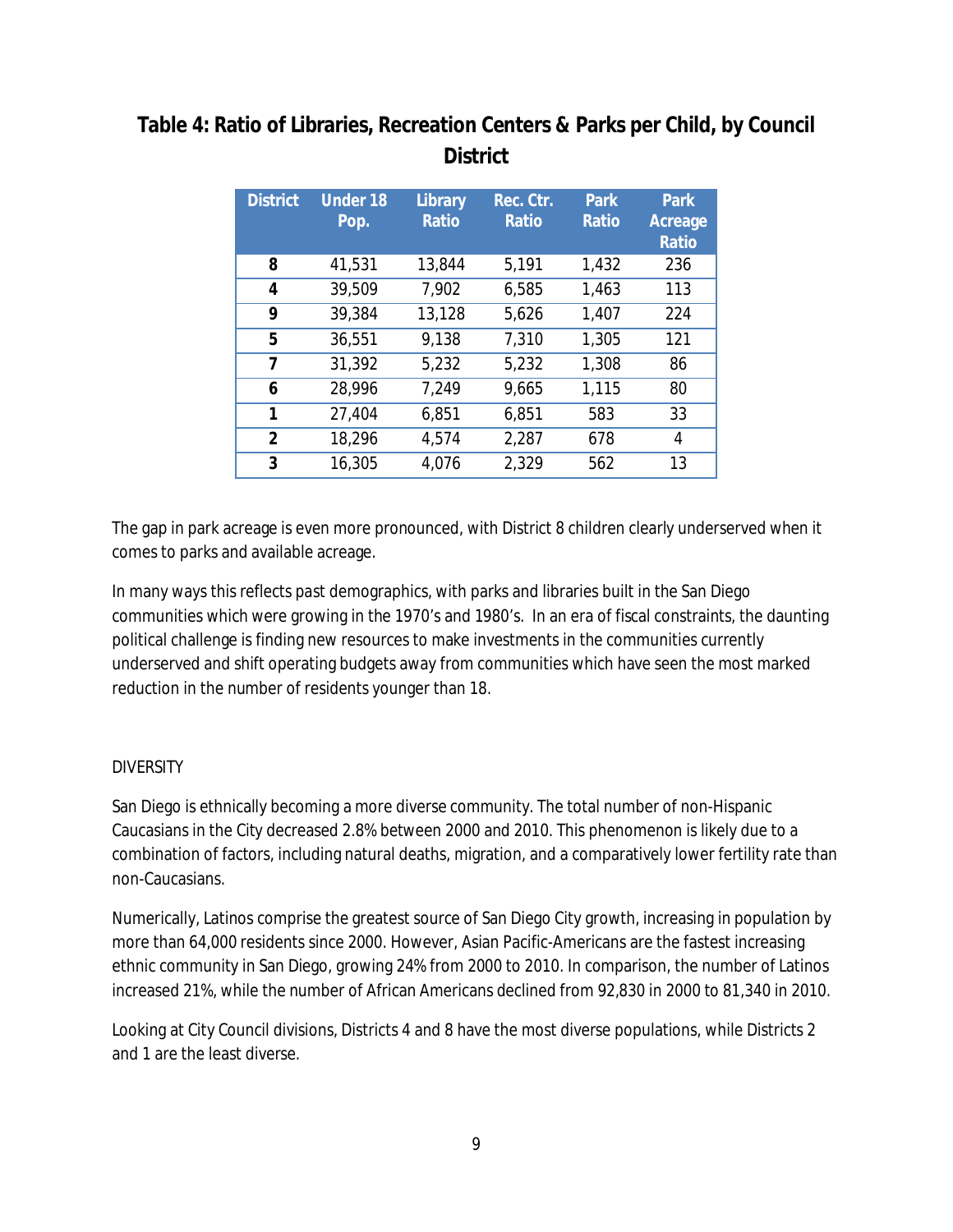

An important distinction to make within demographic data, particularly when discussing diversity and ethnic background, is to identify which segment of the population is eligible to vote. Many of those counted by the Census are under 18 years of age, or are not citizens of the United States, and as a result, do not have electoral power they can exercise. In 2012, the Census Bureau released its 2006-2010 American Community Survey 5-year estimates of citizen voting age population for California. Using GIS software to analyze the data, stark contrasts emerge for four Council Districts (4, 6, 8 & 9) with large ethnic populations. While Caucasians may be a minority in these City Council Districts, on Election Day they wield disproportionately greater electoral power (62% of CVAP among all major ethnic groups citywide).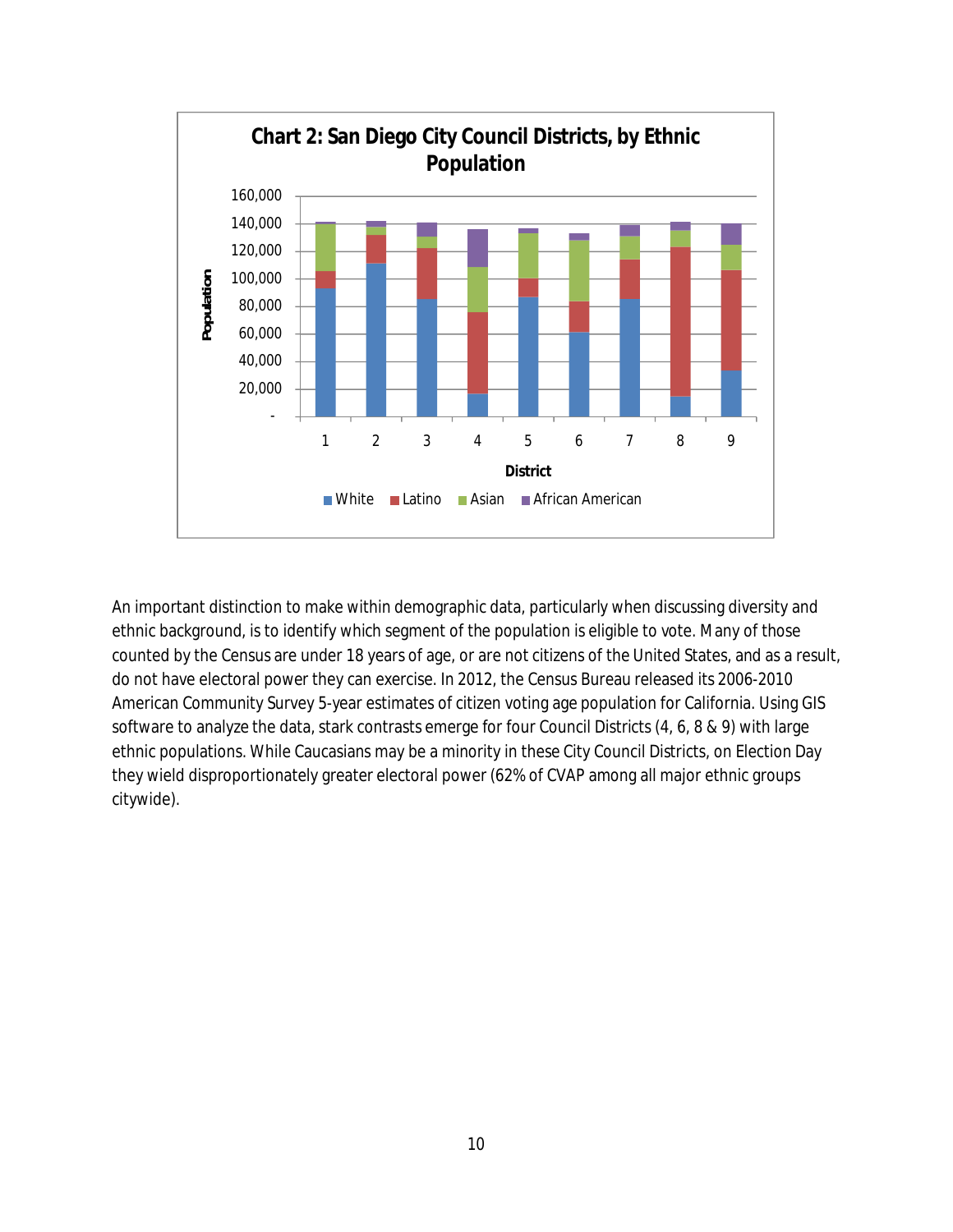

#### MILITARY VETERANS

The City of San Diego has held a long-standing reputation as a large, supportive community for military veterans. Thousands of servicemen who were stationed and received training at military bases in San Diego during World War II returned back after the war's end and purchased homes. Now, as the veteran population ages, their numbers are dwindling. According to U.S. Census Bureau estimates, the total number of military veterans in the City of San Diego fell from 113,900 in 2000 to 99,748 in 2009, a 12.4% decline.

A closer look at the data reveals that all but one Council District (Dist. 1) lost veterans over the last decade. In 2000, District 3 had the second-largest number of veterans in the City (16,367), but has since seen a 24% decline. Today, most military veterans live in the city's older inland neighborhoods north of Highway 8, and coastal neighborhoods that wreathe Mission Bay.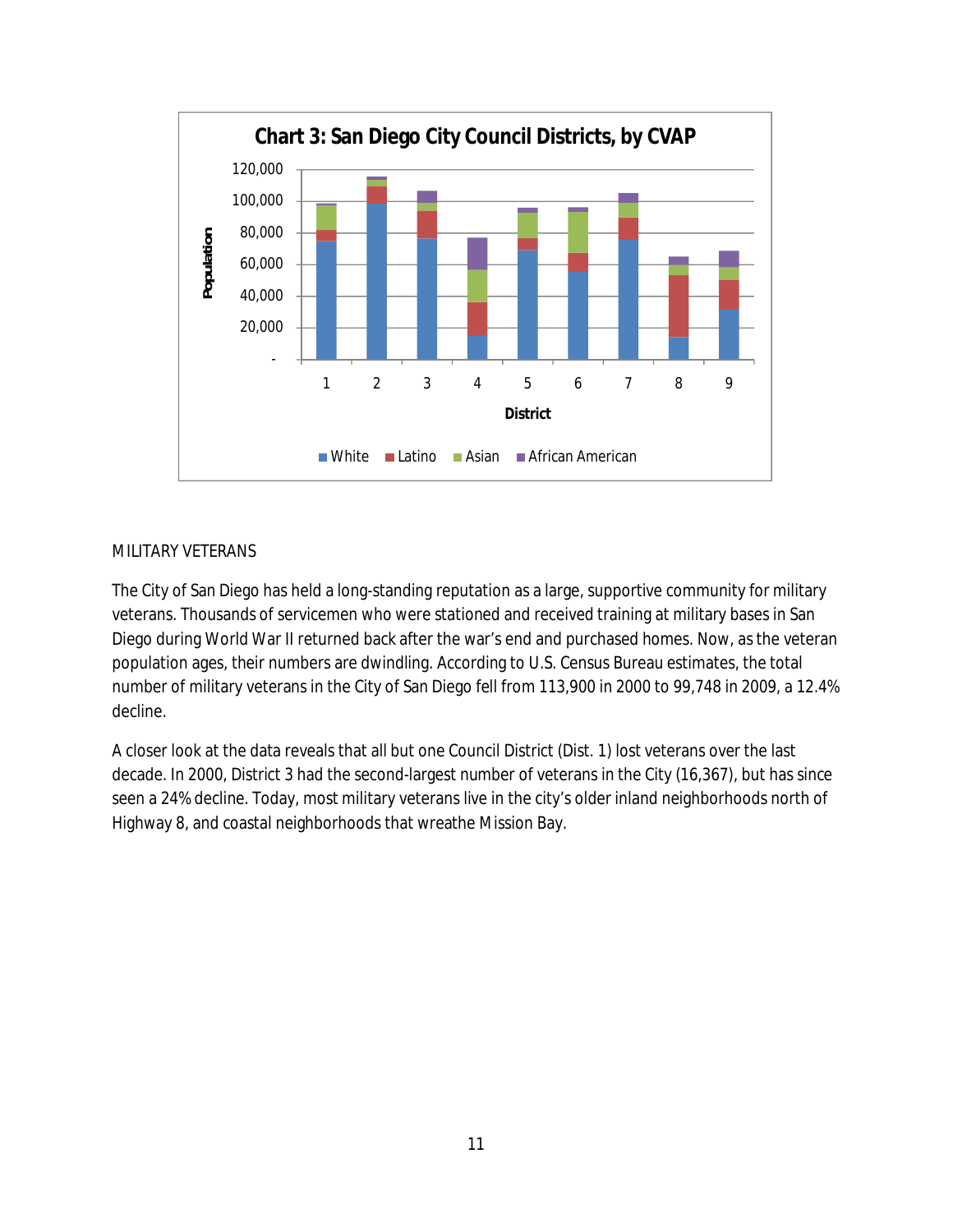

**Chart 4: Total Number of Military Veterans by Council District**

While the loss of veterans has been a trend in the City of San Diego, it may not continue for long. Due to defense budget cuts, and the drawdown of military operations in Iraq and Afghanistan, a significant number of post-9/11 veterans are expected to retire and return to civilian life this decade. In all, NUSIPR estimates that more than 16,000 post-9/11 veterans will be separating from service into San Diego County from 2010 to 2020.<sup>4</sup>

 $\overline{a}$ 

<sup>4</sup> National University System Institute for Policy Research. *Public Sector Spending on Programs and Emergency Services for Homeless Veterans in San Diego County*. San Diego: 2012, pg. 12. Estimate has been revised based on 2012 Defense Department budget cuts.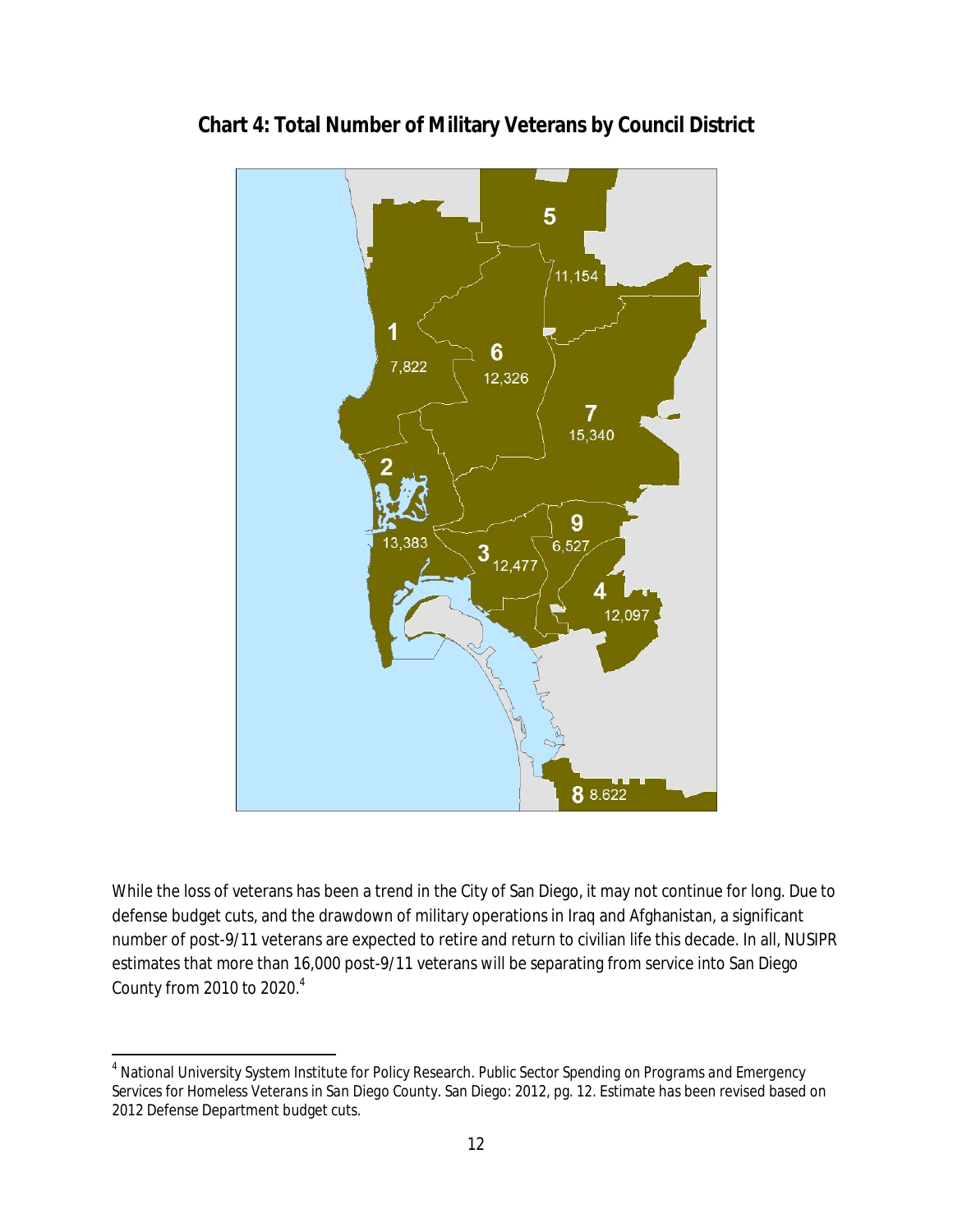It is incumbent upon elected officials at San Diego City Hall to begin evaluating new ways of partnering with the military community and non-profit organizations to successfully transition returning veterans into the civilian labor force. Servicemen and women could not be leaving the military at a more challenging economic time. Most national economic forecasts project anemic job growth through 2014. Traditional industries that have been a strong source for veteran job opportunities, such as construction and manufacturing, have experienced significant declines in San Diego County. Moreover, veterans of Operation Iraqi Freedom and Operation Enduring Freedom have a higher unemployment rate than similarly aged non-veterans. Veteran access to housing, health care, higher education, and disability services are also important topics that merit greater discussion at City Hall.